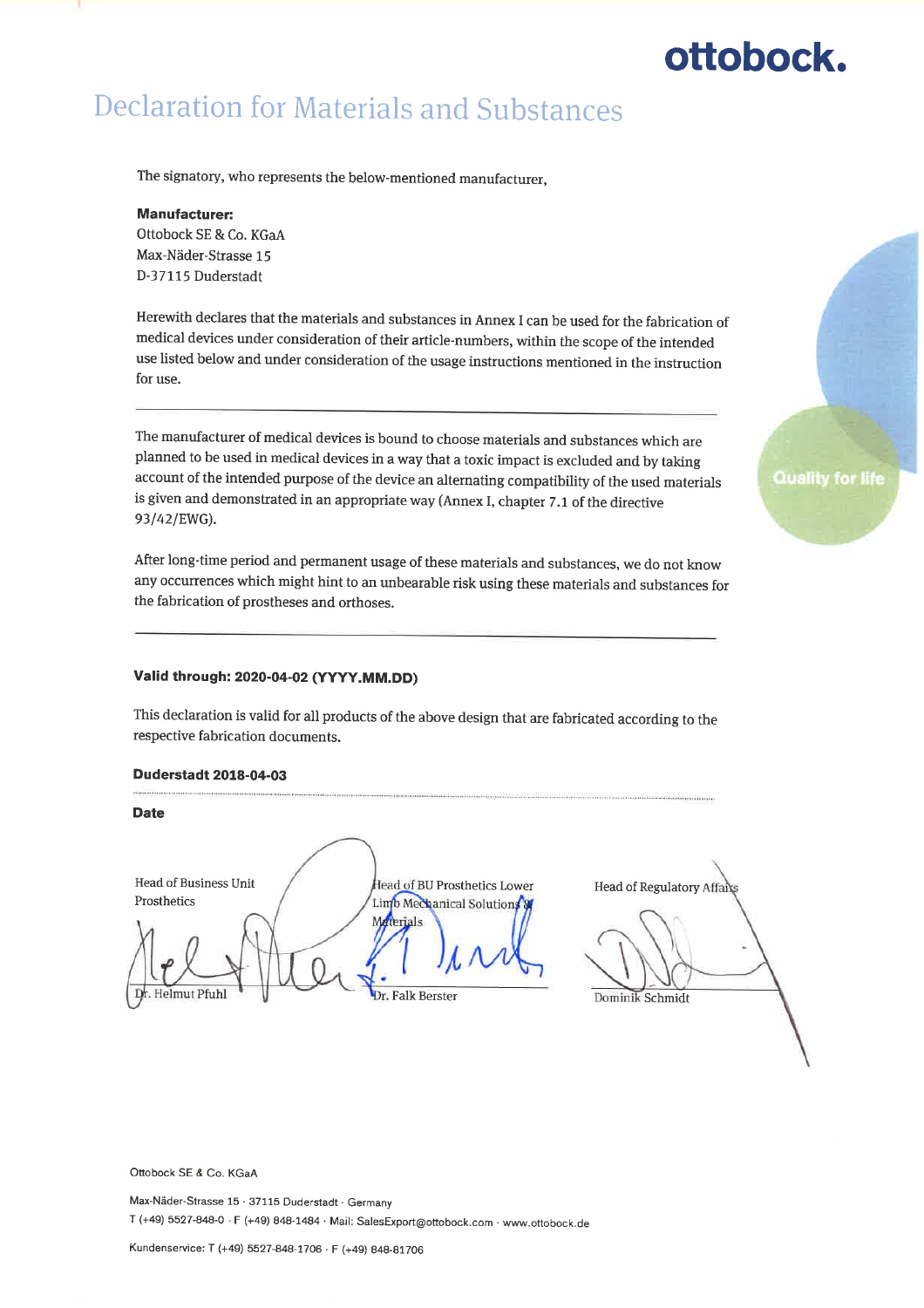#### **Annex I Materials and Substances**

\* The article number in combination with the product name enables a correlation to the main product. Variants means sizes and colors and are therefore constructed under the same conditions. The detail expression appears after the "equal" symbol of the main product code.

| <b>Article Number</b> | <b>Product Name</b>                          | <b>Intended use</b>                                                                                                                                                                       |
|-----------------------|----------------------------------------------|-------------------------------------------------------------------------------------------------------------------------------------------------------------------------------------------|
| 170D21                | Y Hook & Loop                                | Closures for orthoses or lap belts                                                                                                                                                        |
| 170Z4                 | Hook & Loop Strap                            | Closures for orthoses or lap belts                                                                                                                                                        |
| 21B16                 | Synthetic Bandage                            | Ready-made bandages                                                                                                                                                                       |
| 21B2                  | <b>Traction Bandage</b>                      | Ready-made bandages                                                                                                                                                                       |
| 21B21                 | Silesian Bandage                             | Ready-made bandages                                                                                                                                                                       |
| 21B33                 | Silesian Bandage, Modified                   | Ready-made bandages                                                                                                                                                                       |
| 21B37                 | <b>Thigh Support Bandage</b>                 | Ready-made bandages                                                                                                                                                                       |
| 21Y122                | Hook & Loop Closure with strap<br>guide loop | Closures for orthoses or lap belts                                                                                                                                                        |
| 21Y78                 | Hook & Loop Closure with strap<br>guide loop | Closures for orthoses or lap belts                                                                                                                                                        |
| 22K10                 | <b>Underarm Supports for Children</b>        | Walking and therapy aids                                                                                                                                                                  |
| 22K2                  | <b>Underarm Supports</b>                     | Walking and therapy aids                                                                                                                                                                  |
| 22K4                  | <b>Underarm Supports</b>                     | Walking and therapy aids                                                                                                                                                                  |
| 22K5                  | <b>Underarm Supports for Children</b>        | Walking and therapy aids                                                                                                                                                                  |
| 22K8                  | <b>Axillary Crutches</b>                     | Walking and therapy aids                                                                                                                                                                  |
| 22S2                  | <b>Support Cane</b>                          | Walking and therapy aids                                                                                                                                                                  |
| 22S3                  | <b>Support Cane</b>                          | Walking and therapy aids                                                                                                                                                                  |
| 22S4                  | <b>Support Cane</b>                          | Walking and therapy aids                                                                                                                                                                  |
| 29Y57                 | <b>Lamination Disk</b>                       | <b>Fabrication of sockets</b>                                                                                                                                                             |
| 501S16                | <b>Binding Head Screw</b>                    | <b>Fabricaton of orthoses</b>                                                                                                                                                             |
| 519L5                 | <b>Silicone Parting Agent</b>                | <b>Fabrication of sockets</b>                                                                                                                                                             |
| 5Y7                   | <b>Tubercle Seat</b>                         | Paddings, fabrication of sockets                                                                                                                                                          |
| 5Z15                  | <b>Fibre Preform</b>                         | <b>Fabrication of sockets</b>                                                                                                                                                             |
| 5Z3                   | ThermoLyn® flexible                          | <b>Fabrication of sockets</b>                                                                                                                                                             |
| 605P8                 | Light Metal Profile Bar                      | Fabricaton of orthoses                                                                                                                                                                    |
| 605T1                 | <b>Aluminium Sheet Metal</b>                 | Fabrication of inserts and clamps                                                                                                                                                         |
| 608T1                 | <b>Brass Sheet</b>                           | Fabrication of inserts and clamps                                                                                                                                                         |
| 616G7                 | Moltoprene                                   | Fabricaton of orthoses                                                                                                                                                                    |
| 616S5                 | <b>BetaSil</b>                               | Silicone material intended to fill scars and<br>depressions, creating padding in order to<br>achieve a fully contoured fit between a standard<br>silicone/gel liner and the residual limb |
| 616S6                 | <b>BetaSil</b>                               | Silicone material intended to fill scars and<br>depressions, creating padding in order to<br>achieve a fully contoured fit between a standard<br>silicone/gel liner and the residual limb |
| 616T111               | ThermoLyn® supra soft plus Silicone          | Fabrication of high flexible prosthetic sockets in<br>upper limb prostheses.                                                                                                              |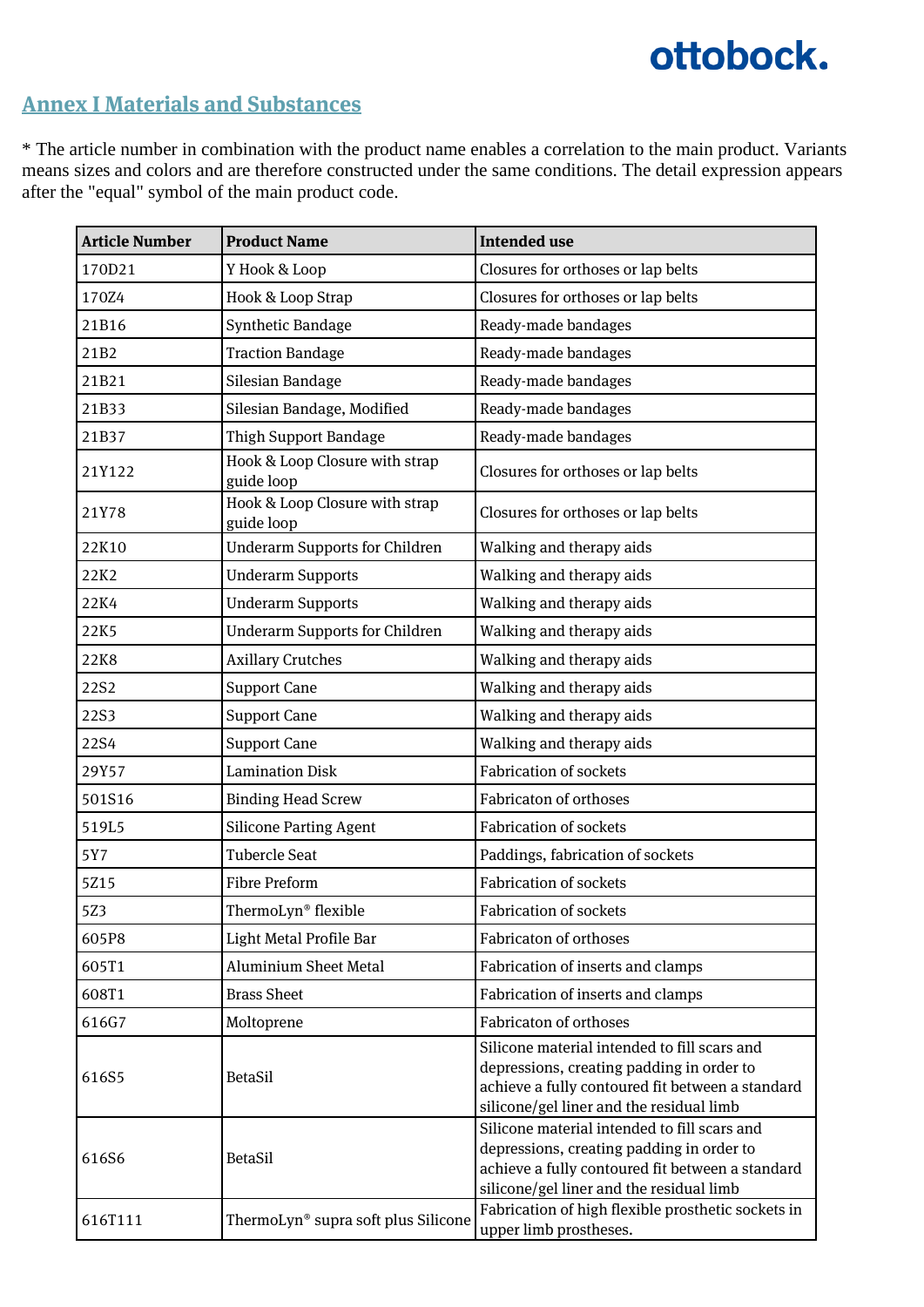| 616T112 | ThermoLyn supra flexible               | <b>Fabrication of sockets</b>                                                                 |
|---------|----------------------------------------|-----------------------------------------------------------------------------------------------|
| 616T113 | ThermoLyn supra flexible               | <b>Fabrication of sockets</b>                                                                 |
| 616T120 | ThermoLyn® PP Copolymer                | Positioning shells, seating shells, orthopaedic<br>aids                                       |
| 616T16  | ThermoLyn® RCH 1000                    | Positioning shells, seating shells, orthopaedic<br>aids                                       |
| 616T169 | ThermoLyn <sup>®</sup> soft            | <b>Fabrication of sockets</b>                                                                 |
| 616T183 | ThermoLyn® (PETG) clear                | <b>Fabrication of sockets</b>                                                                 |
| 616T19  | ThermoLyn® PE 200                      | Positioning shells, seating shells, orthopaedic<br>aids                                       |
| 616T20  | ThermoLyn® PP Homopolymer              | Positioning shells, seating shells, orthopaedic<br>aids                                       |
| 616T200 | ThermoLyn® EVA/LDPE<br>SilverShield®   | <b>Fabrication of sockets</b>                                                                 |
| 616T22  | ThermoLyn® RCH 500                     | Positioning shells, seating shells, orthopaedic<br>aids                                       |
| 616T25  | Padding Material, Self-Adhesive        | Positioning shells, seating shells, orthopaedic<br>aids                                       |
| 616T252 | Antibacterial ThermoLyn® rigid         | Fabrication of self-supporting check sockets<br>(limited period of use) such as TT, TF and HD |
| 616T253 | Antibacterial ThermoLyn® soft          | Fabrication of flexible prosthetic sockets in upper<br>limb prostheses                        |
| 616T269 | Antibacterial ThermoLyn® soft          | Fabrication of flexible prosthetic sockets in upper<br>limb prostheses                        |
| 616T283 | Antibacterial ThermoLyn® clear         | <b>Fabrication of sockets</b>                                                                 |
| 616T3   | ThermoLyn <sup>®</sup> Trolene         | <b>Fabricaton of orthoses</b>                                                                 |
| 616T39  | ThermoLyn® flexible                    | Positioning shells, seating shells, orthopaedic<br>aids                                       |
| 616T4   | Mipolam (consider plasticisers)        | For the fabrication of sleeves for prostheses                                                 |
| 616T420 | Antibacterial ThermoLyn® PP-H          | <b>Fabrication of orthoses</b>                                                                |
| 616T44  | ThermoLyn® RCH 500                     | Positioning shells, seating shells, orthopaedic<br>aids                                       |
| 616T483 | Antibacterial ThermoLyn® PETG<br>clear | <b>Fabrication of sockets</b>                                                                 |
| 616T495 | Antibacterial ThermoLyn® PE 200        | <b>Fabrication of orthoses</b>                                                                |
| 616T52  | ThermoLyn® rigid                       | <b>Fabrication of sockets</b>                                                                 |
| 616T53  | ThermoLyn <sup>®</sup> soft            | <b>Fabrication of sockets</b>                                                                 |
| 616T58  | ThermoLyn® PE 200                      | Positioning shells, seating shells, orthopaedic<br>aids                                       |
| 616T59  | ThermoLyn® supra soft                  | <b>Fabrication of sockets</b>                                                                 |
| 616T6   | <b>Trial Sheeting</b>                  | <b>Fabrication of trial shoes</b>                                                             |
| 616T60  | ThermoLyn® PE 200                      | Positioning shells, seating shells, orthopaedic<br>aids                                       |
| 616T61  | ThermoLyn® PE 200                      | Positioning shells, seating shells, orthopaedic<br>aids                                       |
| 616T69  | ThermoLyn® soft                        | <b>Fabrication of sockets</b>                                                                 |
| 616T70  | ThermoLyn <sup>®</sup> Europlex        | Positioning shells, seating shells, orthopaedic<br>aids                                       |
| 616T73  | ThermoLyn <sup>®</sup> Pedilon         | Positioning shells, seating shells, orthopaedic<br>aids                                       |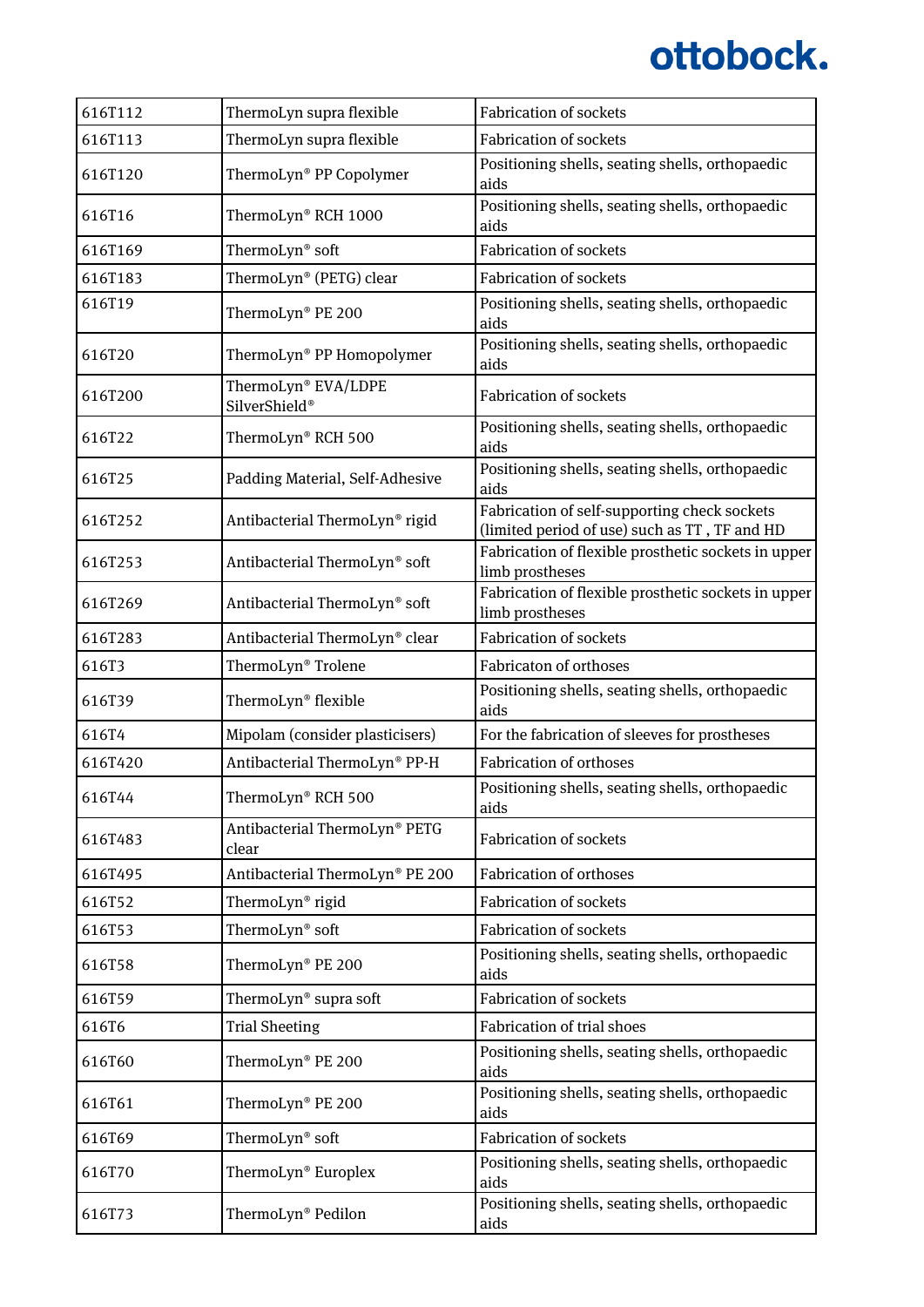| 616T83  | ThermoLyn® (PETG) clear                        | <b>Fabrication of sockets</b>                           |
|---------|------------------------------------------------|---------------------------------------------------------|
| 616T92  | <b>Relax Foam</b>                              | <b>Fabrication of paddings</b>                          |
| 616T95  | ThermoLyn® PE 200                              | Positioning shells, seating shells, orthopaedic<br>aids |
| 617H119 | Orthocryl Lamination Resin 80:20<br><b>PRO</b> | <b>Fabrication of sockets</b>                           |
| 617H12  | Pedilen Rigid Foam 200                         | <b>Fabrication of paddings</b>                          |
| 617H17  | Orthocryl®, Flexible                           | <b>Fabrication of sockets</b>                           |
| 617H19  | Orthocryl® Lamination Resin 80:20              | Fabrication of sockets                                  |
| 617H21  | Orthocryl® Sealing Resin                       | <b>Fabrication of sockets</b>                           |
| 617H255 | C-Orthocryl Sanitized                          | <b>Fabrication of sockets</b>                           |
| 617H35  | Pedilen® Flexible Foam 150                     | Paddings                                                |
| 617H4   | Araldit <sup>®</sup> Lamination Resin          | <b>Fabrication of sockets</b>                           |
| 617H42  | Pedilen® Flexible Foam 300                     | Paddings                                                |
| 617H43  | Silicone Gel                                   | Paddings, sockets                                       |
| 617H44  | Silicone Gel                                   | Paddings, sockets                                       |
| 617H46  | <b>Bonding Agent for Silicone</b>              | For the fabrication of sleeves for prostheses           |
| 617H51  | Orthocryl®, Extra Flexible                     | <b>Fabrication of sockets</b>                           |
| 617H55  | C-Orthocryl®                                   | <b>Fabrication of sockets</b>                           |
| 617P14  | <b>Hardening Paste</b>                         | <b>Fabrication of sockets</b>                           |
| 617P15  | Quick Hardener                                 | <b>Fabrication of sockets</b>                           |
|         |                                                |                                                         |
| 617P21  | Hardener for Pedilen® Hard Foams               | Fehler! Keine gültige Verknüpfung.                      |
| 617P3   | Hardener                                       | <b>Fabrication of sockets</b>                           |
| 617P32  | Hardener for Pedilen® Flexible<br>Foams        | Paddings                                                |
| 617P37  | <b>Hardening Powder</b>                        | Fabrication of sockets                                  |
| 617R15  | TP.C Carbon Fibre Woven                        | Fabrication of sockets                                  |
| 617S10  | Neoprene                                       | <b>Fabrication of paddings</b>                          |
| 617S102 | <b>Biflex Sheet Material</b>                   | Fabrication of paddings                                 |
| 617S119 | Dyatec                                         | <b>Fabrication of paddings</b>                          |
| 617S12  | Evazote                                        | Fabrication of paddings                                 |
| 617S120 | <b>Dyasoft Sheet Material</b>                  | <b>Fabrication of paddings</b>                          |
| 617S13  | Evazote                                        | Fabrication of paddings                                 |
| 617S130 | Superform                                      | <b>Fabrication of paddings</b>                          |
| 617S131 | Superform                                      | <b>Fabrication of paddings</b>                          |
| 617S132 | Superform                                      | <b>Fabrication of paddings</b>                          |
| 617S187 | Nora <sup>®</sup> Lunatec Combi 7              | Fabrication of paddings                                 |
| 617S14  | Evazote                                        | <b>Fabrication of paddings</b>                          |
| 617S15  | Neoprene                                       | Fabrication of paddings                                 |
| 617S16  | Plastazote                                     | <b>Fabrication of paddings</b>                          |
| 617S17  | Plastazote                                     | Fabrication of paddings                                 |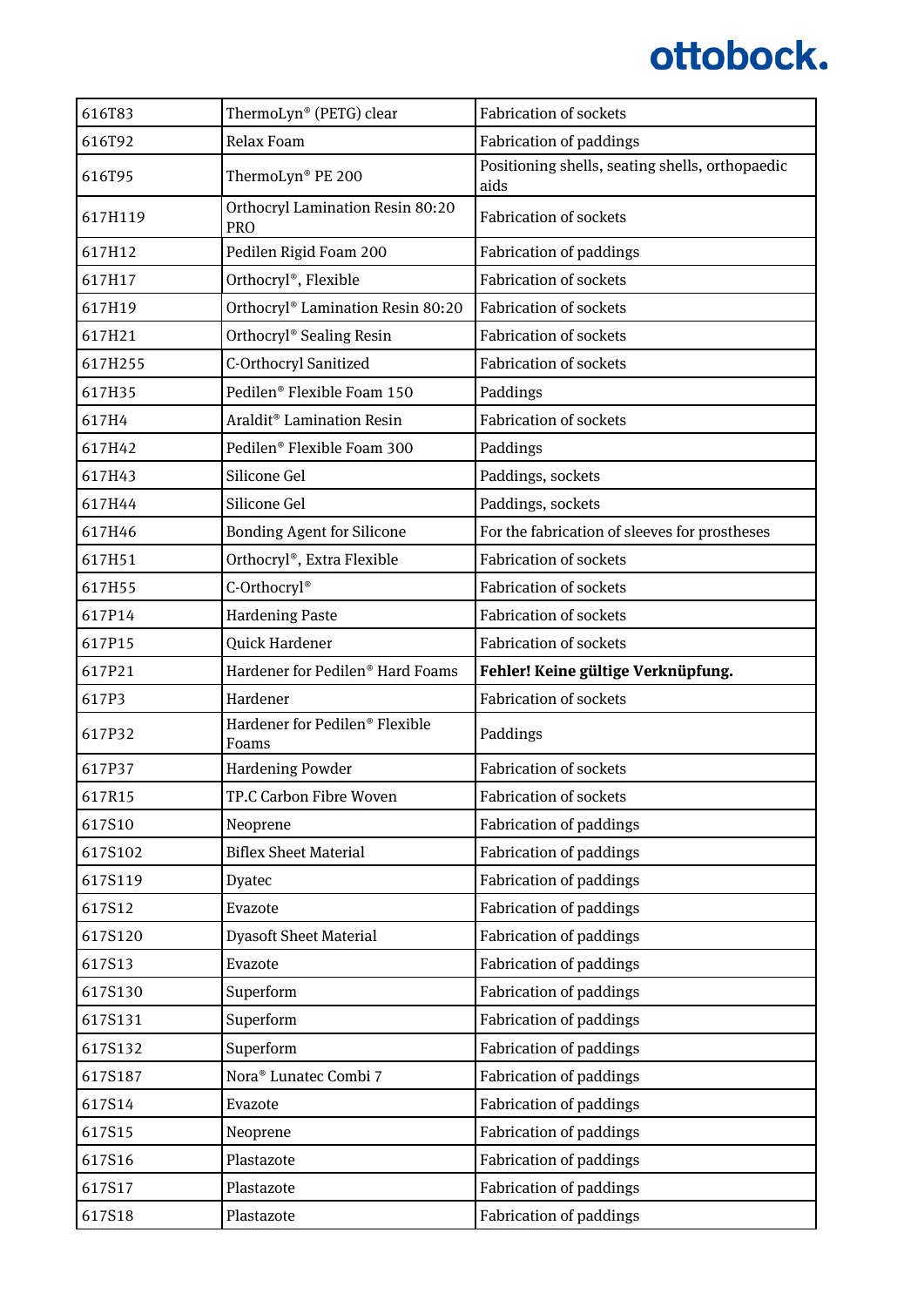| 617S19  | Sportolon                               | <b>Fabrication of paddings</b> |
|---------|-----------------------------------------|--------------------------------|
| 617S20  | Sportolon                               | <b>Fabrication of paddings</b> |
| 617S203 | Pedilin® SilverShield®                  | <b>Fabrication of paddings</b> |
| 617S21  | Plastazote                              | <b>Fabrication of paddings</b> |
| 617S229 | Antimikrobielles Nora® Lunairmed®       | Fabrication of paddings        |
| 617S191 | Nora <sup>®</sup> Lunasoft SL           | <b>Fabrication of paddings</b> |
| 617S192 | Nora <sup>®</sup> Lunasoft SLW          | <b>Fabrication of paddings</b> |
| 617S188 | Nora <sup>®</sup> Lunairflex            | <b>Fabrication of paddings</b> |
| 617S190 | Nora <sup>®</sup> Lunairflex perforated | <b>Fabrication of paddings</b> |
| 617S181 | Nora <sup>®</sup> Lunairmed             | <b>Fabrication of paddings</b> |
| 617S3   | Pedilin <sup>®</sup>                    | <b>Fabrication of paddings</b> |
| 617S180 | Nora <sup>®</sup> Lunairmed perforated  | <b>Fabrication of paddings</b> |
| 617S189 | Nora <sup>®</sup> Lunalastik            | <b>Fabrication of paddings</b> |
| 617S6   | Plastazote                              | <b>Fabrication of paddings</b> |
| 617S67  | PPT                                     | <b>Fabrication of paddings</b> |
| 617S68  | PPT                                     | <b>Fabrication of paddings</b> |
| 617S7   | Plastazote                              | <b>Fabrication of paddings</b> |
| 617S70  | Dynoform                                | <b>Fabrication of paddings</b> |
| 617S71  | Dynoform                                | <b>Fabrication of paddings</b> |
| 617S8   | Plastazote                              | <b>Fabrication of paddings</b> |
| 617S80  | Superform, soft                         | <b>Fabrication of paddings</b> |
| 617S81  | Superform, soft                         | <b>Fabrication of paddings</b> |
| 617S82  | Superform, soft                         | <b>Fabrication of paddings</b> |
| 617S83  | Superform, soft                         | <b>Fabrication of paddings</b> |
| 617S84  | Superform, soft                         | <b>Fabrication of paddings</b> |
| 617S85  | Superform, soft                         | <b>Fabrication of paddings</b> |
| 617S86  | Superform, soft                         | <b>Fabrication of paddings</b> |
| 617S9   | Evazote                                 | <b>Fabrication of paddings</b> |
| 617S90  | Dino Foam                               | <b>Fabrication of paddings</b> |
| 617S91  | Dino Foam                               | <b>Fabrication of paddings</b> |
| 617S92  | Multicolor OD                           | <b>Fabrication of paddings</b> |
| 617S93  | Dino Foam                               | <b>Fabrication of paddings</b> |
| 617S94  | Dino Foam                               | <b>Fabrication of paddings</b> |
| 617W1   | Versamide                               | <b>Fabrication of sockets</b>  |
| 617Z2   | <b>Resin Color Paste</b>                | <b>Fabrication of sockets</b>  |
| 617Z3   | <b>Resin Color Paste</b>                | <b>Fabrication of sockets</b>  |
| 617Z4   | <b>Resin Color Paste</b>                | <b>Fabrication of sockets</b>  |
| 617Z5   | <b>Resin Color Paste</b>                | <b>Fabrication of sockets</b>  |
| 617Z58  | <b>Resin Color Paste</b>                | <b>Fabrication of sockets</b>  |
| 617Z6   | <b>Resin Color Paste</b>                | <b>Fabrication of sockets</b>  |
| 617Z7   | Resin Color Paste                       | Fabrication of sockets         |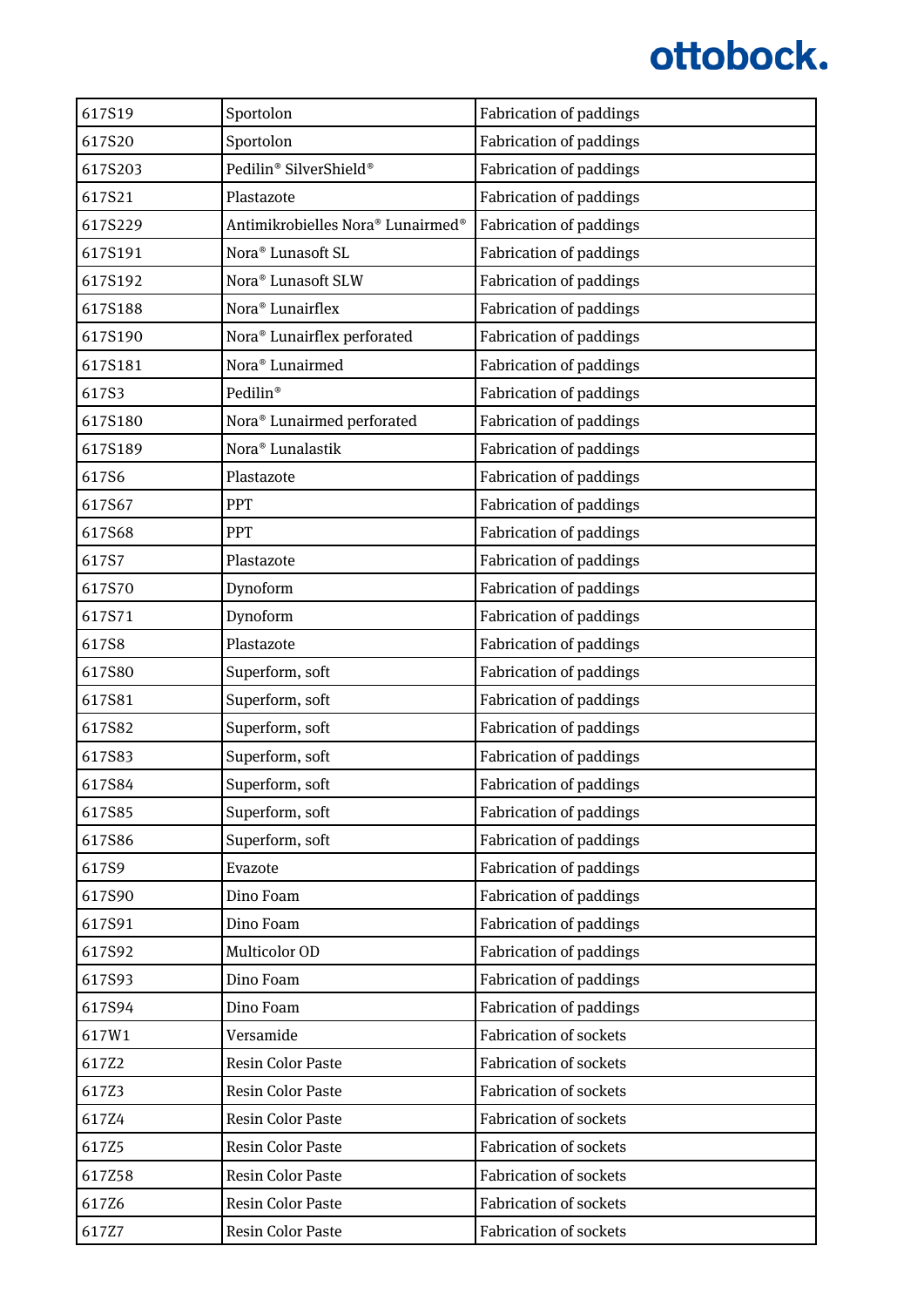| 617Z8  | Microballoons, White                          | <b>Fabrication of sockets</b>      |
|--------|-----------------------------------------------|------------------------------------|
| 617Z9  | <b>Resin Color Paste</b>                      | <b>Fabrication of sockets</b>      |
| 619M2  | <b>Rubber Padding</b>                         | Paddings, fabrication of sockets   |
| 619M3  | <b>Rubber Padding</b>                         | Paddings, fabrication of sockets   |
| 619M4  | <b>Rubber Padding</b>                         | Paddings, fabrication of sockets   |
| 619M5  | Cellular Unvulcanized Rubber                  | Paddings, fabrication of sockets   |
| 620P1  | <b>Pressed Cork</b>                           | Paddings, fabrication of sockets   |
| 620P15 | PS Velour                                     | <b>Fabrication of paddings</b>     |
| 620P16 | PS Velour                                     | <b>Fabrication of paddings</b>     |
| 620P17 | PS Velour                                     | <b>Fabrication of paddings</b>     |
| 620P2  | <b>Flexible Cork</b>                          | Paddings, fabrication of sockets   |
| 620P3  | <b>Rubber Cork</b>                            | Paddings, fabrication of sockets   |
| 620P4  | Microcork                                     | Paddings, fabrication of sockets   |
| 621J2  | Chrome Kid Leather                            | Linings and covers                 |
| 621R1  | <b>Blank Calf Leather</b>                     | Linings and covers                 |
| 621R3  | <b>Chrome-Tanned Calf Leather</b>             | <b>Straps</b>                      |
| 621R4  | Orthopaedic Chrome-Tanned Leather Straps      |                                    |
| 621R5  | Vegetable-Tanned Calf Leather                 | Linings and covers                 |
| 621S4  | Plain Chamois Sheep Leather                   | Linings and covers                 |
| 621W2  | Milled Leather                                | Linings and covers                 |
| 621X3  | Helanca Double-Stretch Synthetic<br>Leather   | Linings and covers                 |
| 623F62 | SpaceTex <sup>®</sup> 3D-spacer fabric        | <b>Fabrication of paddings</b>     |
| 623G1  | <b>Elastic Belt</b>                           | <b>Fabricaton of orthoses</b>      |
| 623G3  | <b>Elastic Belt</b>                           | Fabricaton of orthoses             |
| 623G4  | Double Elastic Belt                           | Fabricaton of orthoses             |
| 623H14 | <b>Carrying Strap</b>                         | Fabricaton of orthoses             |
| 623H2  | Carrying Strap                                | Fabricaton of orthoses             |
| 623M8  | Velvetone                                     | Linings and covers                 |
| 623P2  | Terry Cloth Padding Fabric, Self-<br>Adhesive | Paddings, fabrication of sockets   |
| 623P5  | Padding Tape                                  | <b>Fabrication of paddings</b>     |
| 623T1  | <b>Cotton Stockinette</b>                     | Taking plaster casts               |
| 623T3  | Perlon Stockinette, white                     | Taking plaster casts               |
| 623T9  | Nylglass Stockinette, white                   | Taking plaster casts               |
| 623Z1  | Hook & Loop Closure                           | Closures for orthoses or lap belts |
| 623Z12 | Hook & Loop Closure Strap                     | Closures for orthoses or lap belts |
| 623Z2  | <b>Elastogrip Closure</b>                     | Closures for orthoses or lap belts |
| 623Z3  | Hook & Loop Closure with strap<br>guide loop  | Closures for orthoses or lap belts |
| 623Z37 | Loop Strap                                    | Closures for orthoses or lap belts |
| 623Z40 | Loop Strap                                    | Closures for orthoses or lap belts |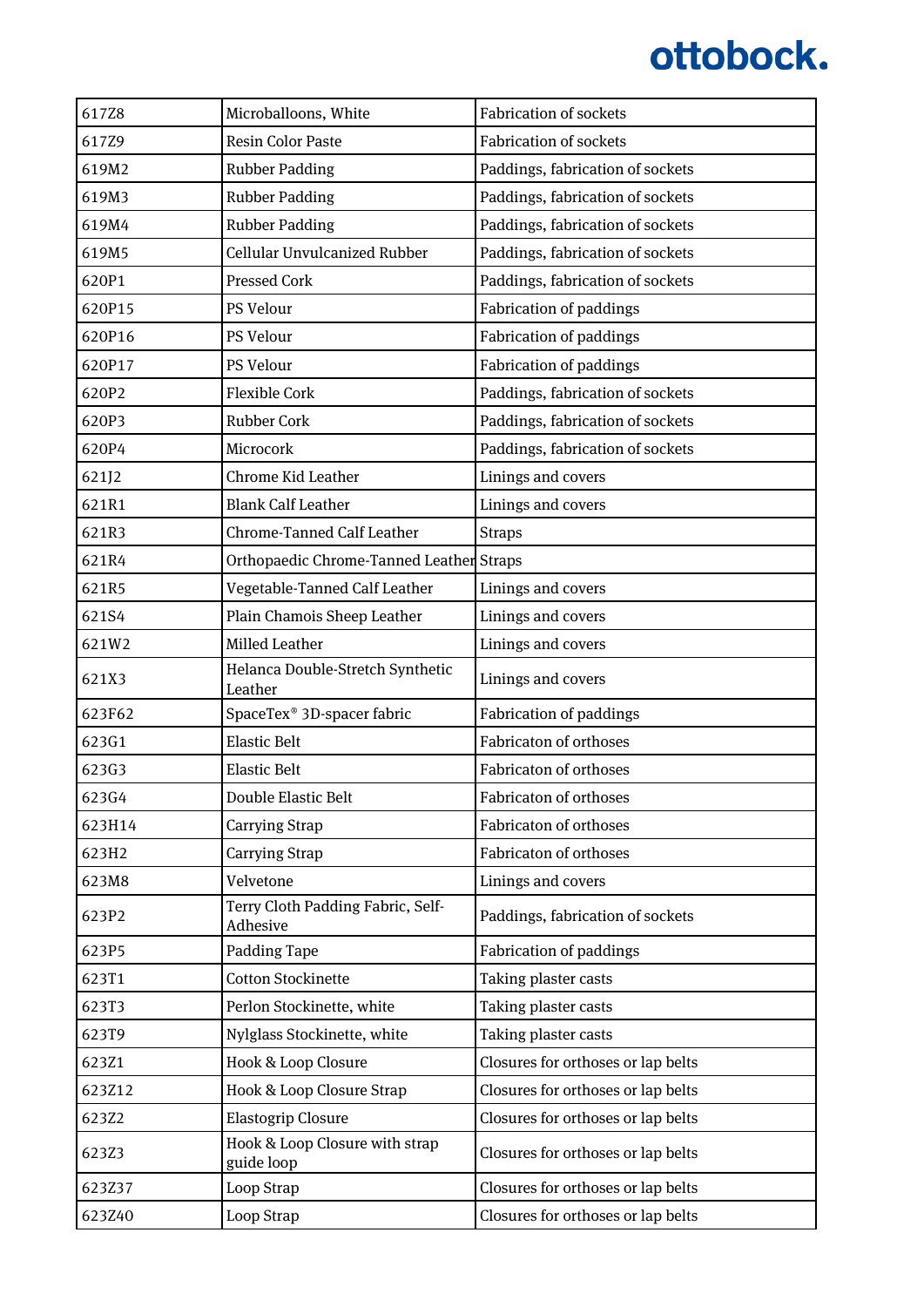| 623Z5  | Hook & Loop Hook Strap                     | Closures for orthoses or lap belts            |
|--------|--------------------------------------------|-----------------------------------------------|
| 623Z6  | Hook & Loop Loop Strap                     | Closures for orthoses or lap belts            |
| 623Z7  | Hook & Loop Loop Strap                     | Closures for orthoses or lap belts            |
| 623Z8  | Hook & Loop Hook Strap                     | Closures for orthoses or lap belts            |
| 623Z9  | Hook & Loop Closure                        | Closures for orthoses or lap belts            |
| 627B40 | Polyethylene Tape 3M                       | <b>Fabrication of sockets</b>                 |
| 633F23 | <b>Silicone Grease</b>                     | <b>Fabrication of sockets</b>                 |
| 633F50 | <b>Silicone Grease</b>                     | For the fabrication of sleeves for prostheses |
| 633T2  | <b>Separating Lubricant</b>                | <b>Fabrication of sockets</b>                 |
| 634A1  | <b>Thinner and Solvent</b>                 | <b>Fabrication of sockets</b>                 |
| 634A28 | Thinner                                    | <b>Fabrication of sockets</b>                 |
| 635L12 | Orthocryl® Varnish                         | <b>Fabrication of sockets</b>                 |
| 635L14 | Orthocryl® Varnish                         | <b>Fabrication of sockets</b>                 |
| 635L2  | <b>Special Varnish</b>                     | <b>Fabrication of sockets</b>                 |
| 635L8  | <b>Socket Interior Varnish</b>             | <b>Fabrication of sockets</b>                 |
| 636K17 | Lightweight Putty                          | <b>Fabrication of sockets</b>                 |
| 636K40 | Repositionable Spray Adhesive              | <b>Fabrication of sockets</b>                 |
| 636K41 | Repositionable Spray Adhesive              | <b>Fabrication of sockets</b>                 |
| 636K6  | Plastilin Clay                             | Preparing models                              |
| 636K7  | Orthocryl® Putty                           | <b>Fabrication of sockets</b>                 |
| 636K9  | <b>Akemi Fast Curing Putty</b>             | <b>Fabrication of sockets</b>                 |
| 636N9  | <b>Otto Bock Contact Adhesive</b>          | Adhering flexible materials                   |
| 636W17 | <b>Plastic Adhesive</b>                    | Fabrication of cosmetic covers                |
| 636W71 | <b>CP Contact Adhesive</b>                 | Adhering flexible materials                   |
| 639A1  | <b>Talcum Powder</b>                       | <b>Fabrication of sockets</b>                 |
| 640Z1  | Silicoderm Skin Protection Cream           | Taking plaster casts                          |
| 640Z10 | Cellona <sup>®</sup> Skin Protection Cream | Taking plaster casts                          |
| 640Z5  | <b>Plaster Insulating Cream</b>            | Taking plaster casts                          |
| 641T2  | <b>Body Protection Stockinette</b>         | Taking plaster casts                          |
| 641T3  | <b>Body Protection Stockinette</b>         | Taking plaster casts                          |
| 642V15 | <b>Impresil Silicone</b>                   | Taking plaster casts                          |
| 645C1  | Copying Pen                                | Taking plaster casts                          |
| 645C2  | Grease Pen                                 | Taking plaster casts                          |
| 651P4  | Nirosta Profile Bar                        | <b>Fabricaton of orthoses</b>                 |
| 651T1  | <b>Steel Sheet</b>                         | Fabrication of inserts and clamps             |
| 699G1  | <b>Elastic Plaster Bandage</b>             | Taking plaster casts                          |
| 699G19 | Fast setting plaster Biplatrix             | <b>Fabrication of sockets</b>                 |
| 699G3  | Cellona <sup>®</sup> Plaster Bandage       | Taking plaster casts                          |
| 699G30 | Cellacast Xtra® Rigid Bandage              | Taking plaster casts                          |
| 699G9  | Cellona <sup>®</sup> Plaster Bandage       | Taking plaster casts                          |
| 699S1  | Pedilen <sup>®</sup> Impression Foam       | Taking plaster casts                          |